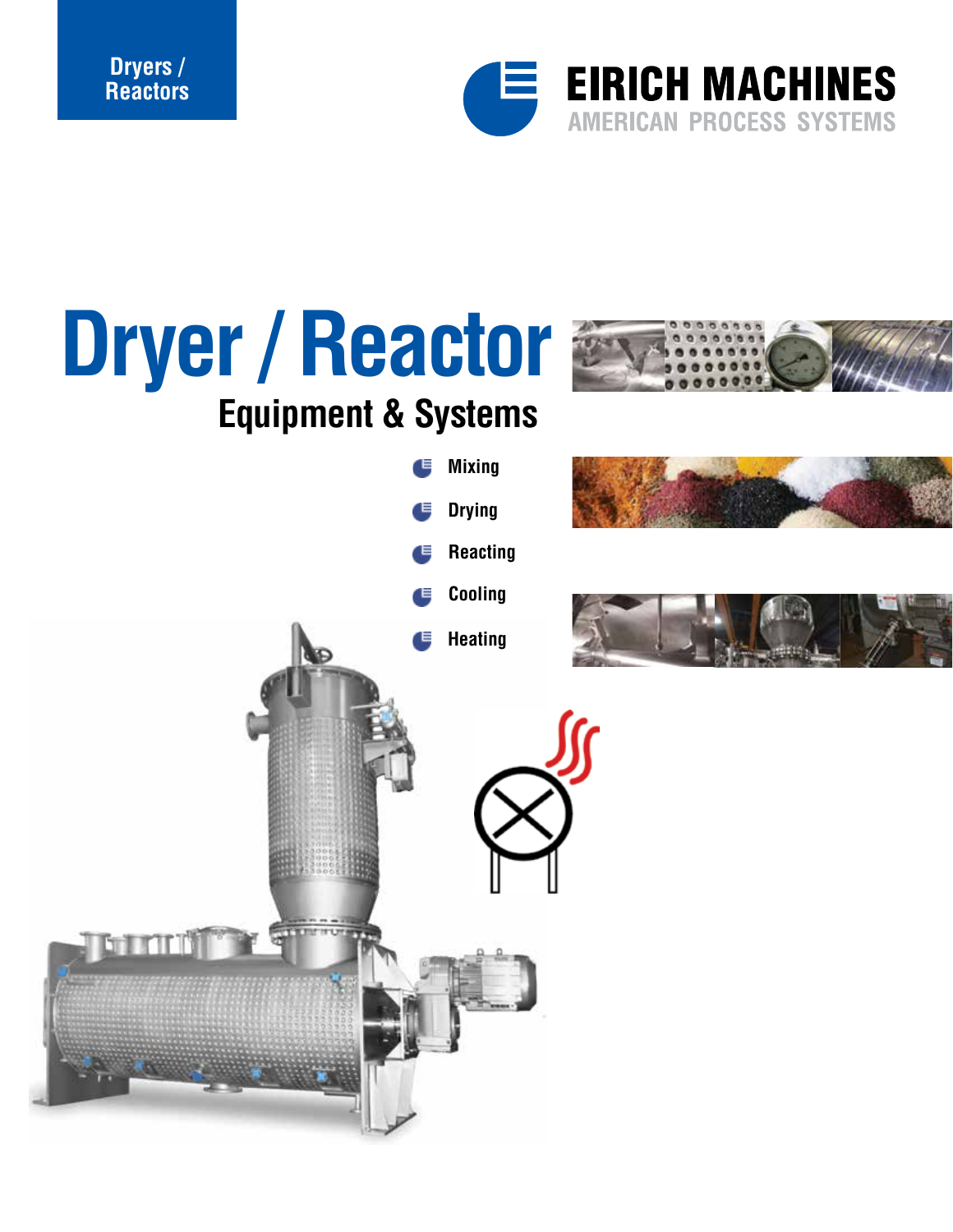# **Thermal Processing Equipment & Systems**

**EIRICH Machines, Inc.** offers best-in-class custom thermal processing equipment and systems for lab to high volume production. Mixing, drying, reacting, heating, cooling, or any combination thereof can be achieved in a single, all-in-one mixer eliminating the need to use multiple pieces of equipment to achieve the same desired result. We offer a wide variety of configurations suitable for the most demanding applications.

American Process Systems*®* (APS) dryer / reactors are ideal for mixing solids to solids, liquid to solids, or even solids to liquids in a wide variety of industries, including food and beverage, pharmaceutical, chemical and plastics. Drying, reacting, heating and/or cooling can be carried out in a single APS horizontal cylindrical vessel. The vessel and jacketing is ASME certified for pressure and/or vacuum. We offer a variety of mixing tools to optimize your process such as fluidizing paddle, plow or heat transfer plow. High-speed choppers can be incorporated to improve application efficiencies. We offer clover, tulip and x-mas stack as chopper tools. Product can be heated and/or cooled during dynamic mixing either through conduction (indirect contact i.e., steam jacket) or through convection (direct contact - i.e. steam injection).

EIRICH Machines' extensive knowledge, coupled with the industry's most comprehensive line of mixing equipment, allow us to confidently design and fabricate your mixing and blending equipment to optimize your product and achieve the results you are looking for.



200 ft3 Vacuum Dryer / Reactor with half-pipe jacketed mixing vessel, 2205 duplex stainless steel and electrically heated dust collector (application)

## **Applications & Processes**

| <b>Applications</b> | • Agriculture   | $\bullet$ Chemical | • Food Beverage | • Pharmaceutical |
|---------------------|-----------------|--------------------|-----------------|------------------|
|                     | • Biomass       | • Environmental    | • Nutraceutical | • Plastic/Rubber |
| <b>Processes</b>    | • Agglomerating | • Dispersion       | • Encapsulating | • Mixing         |
|                     | • Coating       | $\bullet$ Drying   | • Granulating   | • Pasteurizing   |
|                     | • Cooling       | • Extracting       | • Heating       | • Reacting       |
|                     | • Crystallizing | • Evaporating      | • Hydrating     | • Sterilizing    |
| <b>Materials</b>    | • Pastes        | • Press Cakes      | • Slurries      | • Suspensions    |
|                     | • Powders       | • Sludges          | • Solvent-Based | • Water-Based    |

\*On The Cover: 90 ft³ vacuum dryer with jacketed mixing vessel and dust collector / davit arm assembly, manhole, site glass, nitrogen ports and temperature probe port (drying calcium carbonate).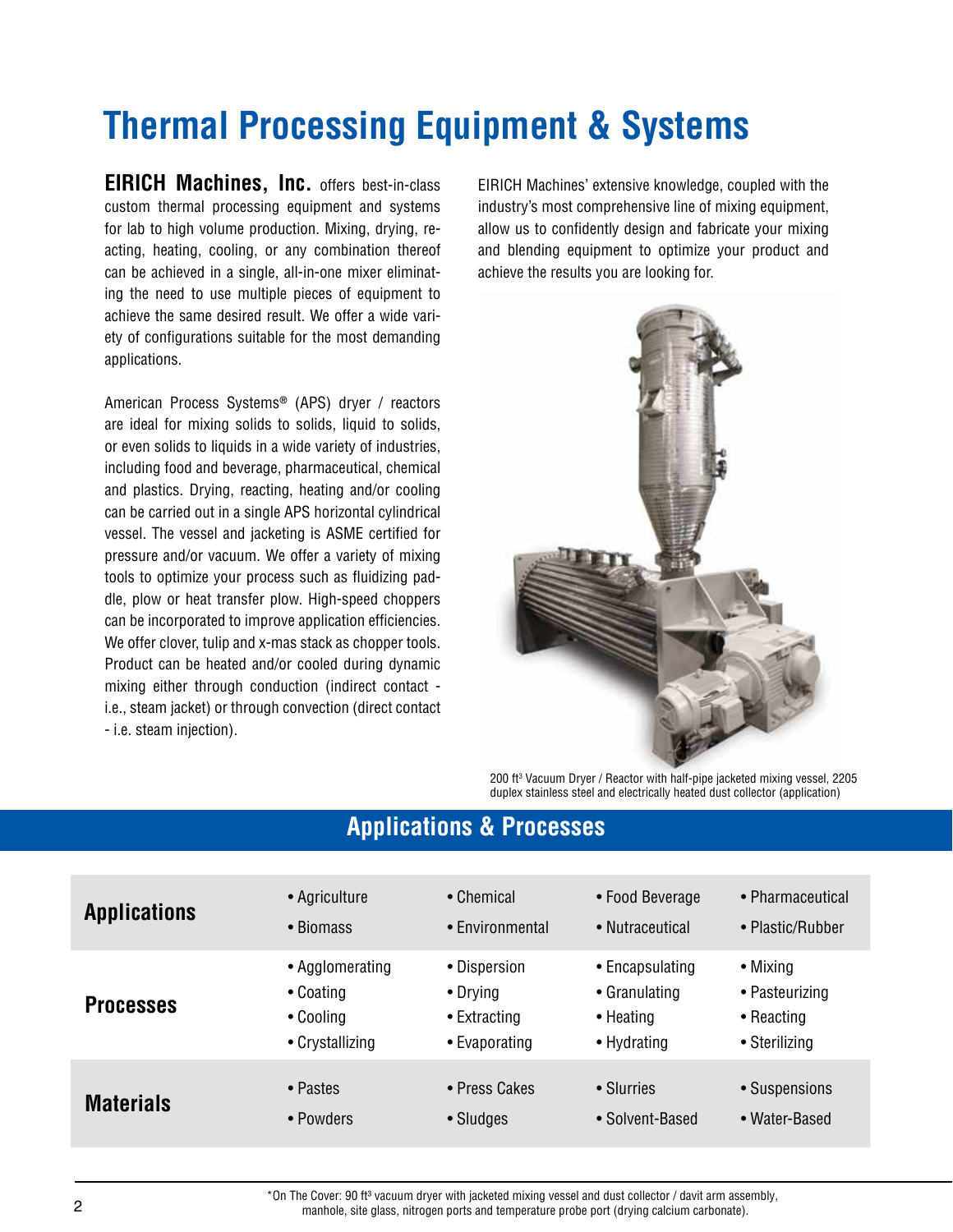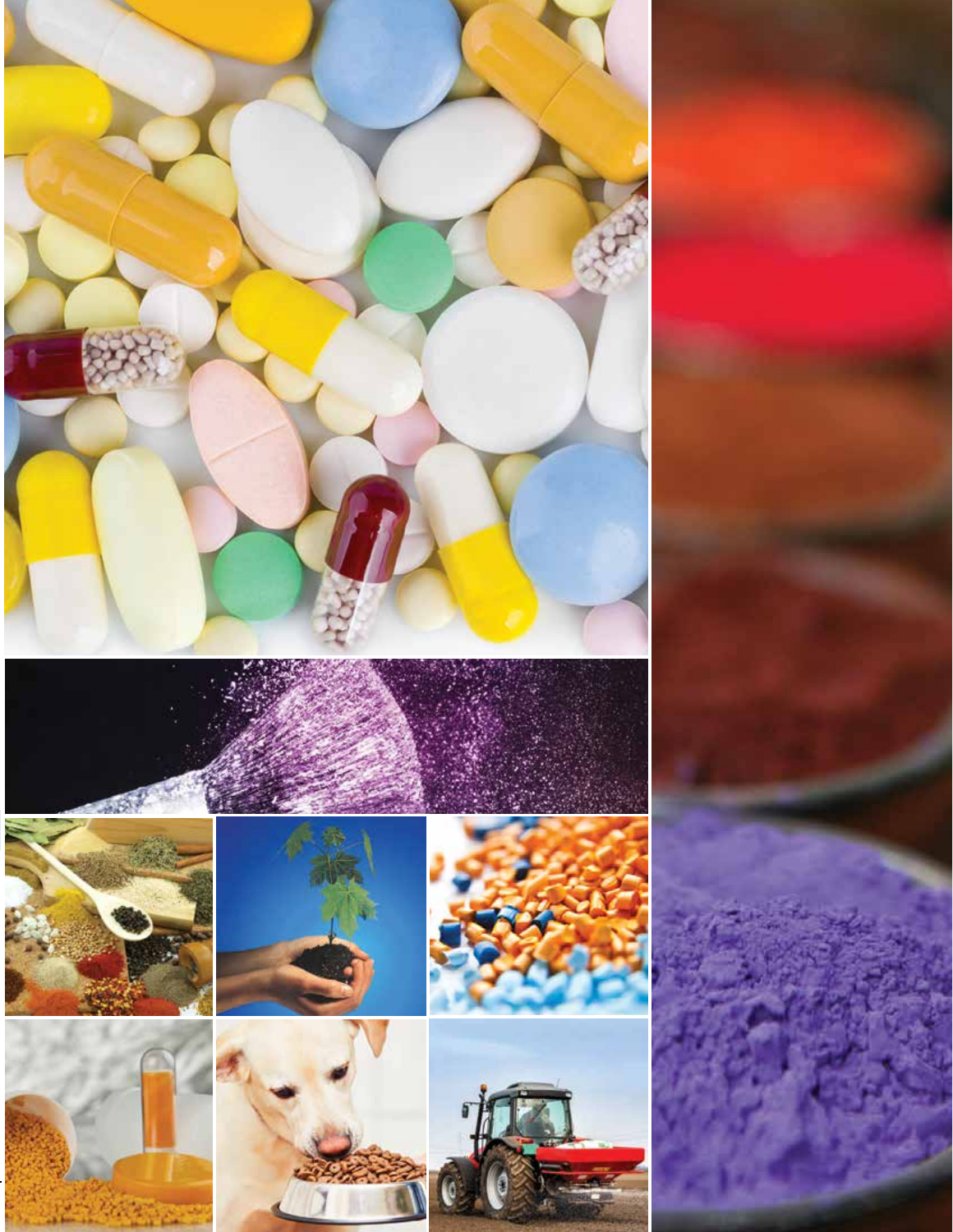# **EIRICH Machines' Equipment**

### **Vacuum Drying**

Vacuum drying is a very efficient and cost effective method of removing solvent(s) from a product at a reduced pressure. Applying vacuum to the vessel lowers the boiling point (vaporization point) of the solvent(s). For example, water boils at 212°F under standard atmospheric conditions. By lowering the atmospheric pressure to 25.5" HgV, water will now boil at 130°F. The vapor is condensed downstream where it can be re-claimed, chemically treated, or re-purposed.

Our batch vacuum dryer mechanically fluidizes the product ensuring an efficient and gentle mixing process. The fluidization individualizes the particles of the product to increase the available exposed surface of the product particle. This increased surface exposure improves heat transfer and thus the drying cycle. High speed choppers fitted to the side of the vessel can be incorporated to break agglomerates to facilitate exposure of the surface area of the particle.

Heat transfer is typically achieved through conduction (indirect transfer) with an ASME certified jacket constructed on the outside of the vessel. Typical media is steam or thermal oil. Other media may include water or electric.

Vapor is filtered through a pulsing bag filtering chamber to retain solids within the dryer.





 $45$  ft $^{\rm 3}$  vacuum dryer / reactor with jacketed mixing vessel, dust collector and auto sampler (application)

#### **Advantages**

- Faster drying at a lower temperature
- Greater process control flexibility
- Prevents degradation of temperature sensitive products
- Prevents oxidation of sensitive products
- Prevents microbial growth
- Dust-free end product
- Low PPM gas-assisted drying
- Lower energy consumption
- Environment-friendly preparation process
- Deaerates product to improve aesthetics or Plow agitator with X-mas tree style choppers<br>increase strength (eliminates voids)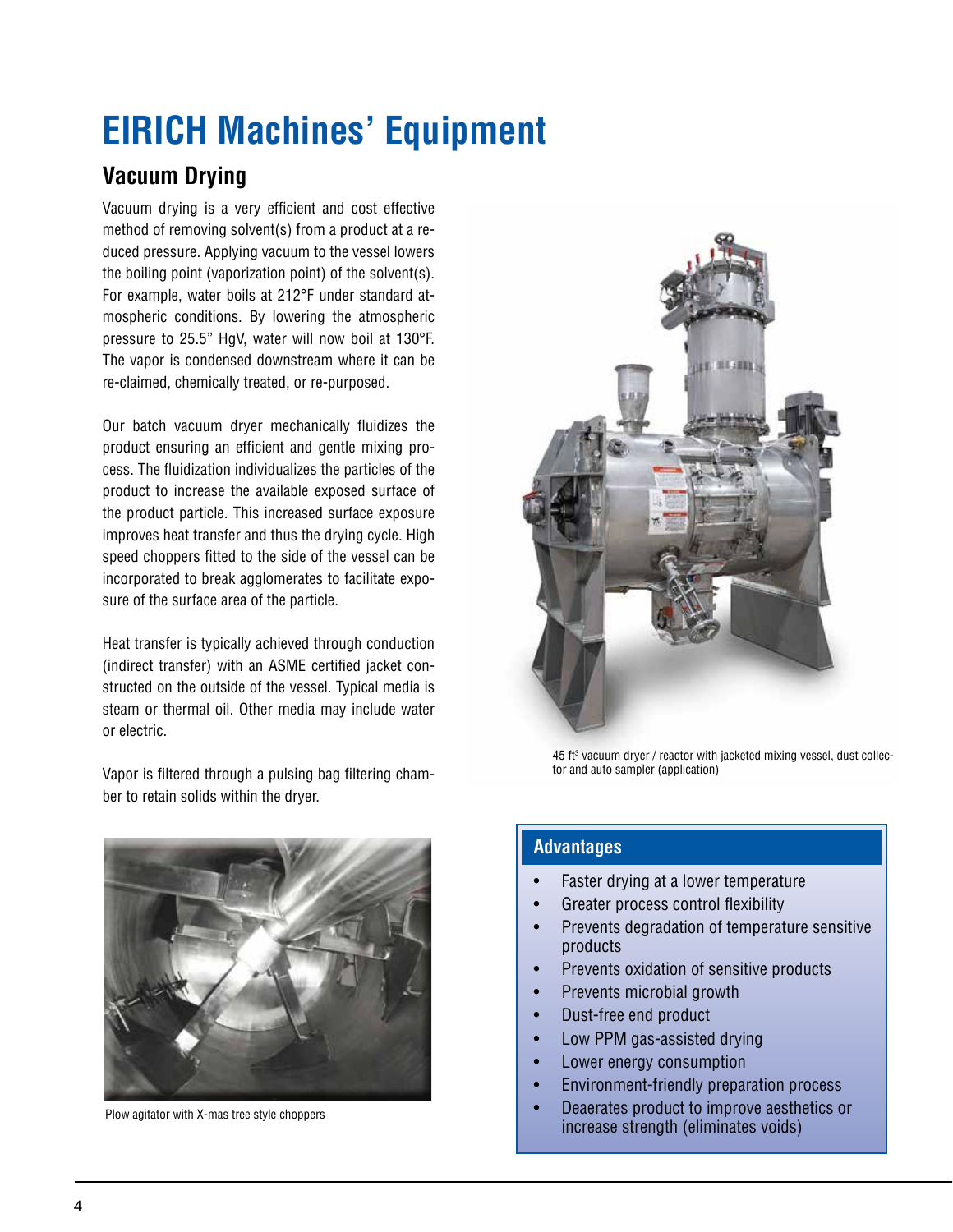# **EIRICH Machines' Equipment**

### **Reacting**

Reacting is also a very efficient and cost effective method for synthesizing/processing a product with elevated temperatures and pressures. A reaction can be conducted at higher temperatures (the boiling point of a solvent is elevated at higher atmospheric pressures), driving the reaction faster and to higher conversion with fewer competing side reactions. The sealed unit eliminates lost solvents/reactants. The reaction can be performed in an inert atmosphere. The resulting product can then be dried under vacuum in the same vessel. The reactor provides a complete solution for reactions, drying, pressure cooking, sterilization (heat and/or alcohol) or extractions.

Our batch reactor mixes in much the same way as the vacuum dryers. The agitator mechanically fluidizes the reactants ensuring intimate contact with each other as well as frequent contact between the heat transfer surface and the product particle. The fluidizing action is independent of the solid particle's density, physical size and characteristics. Reactions can be carried out in any combination of solid, liquid and gas phases. High speed choppers mounted to the side of the vessel provide additional shear and mixing.

#### Advantages

- Faster reaction to completion
- Greater process control flexibility
- Prevents oxidation of sensitive products
- Reduced competing side reactions
- Dust-free end product
- Low PPM gas-assisted drying
- Retention of volatile reactants
- Environment-friendly



 $45$  ft<sup>3</sup> reactor with jacketed mixing vessel, Kynar® coated carbon steel and Hastalloy components (corrosive rubber reclamation).

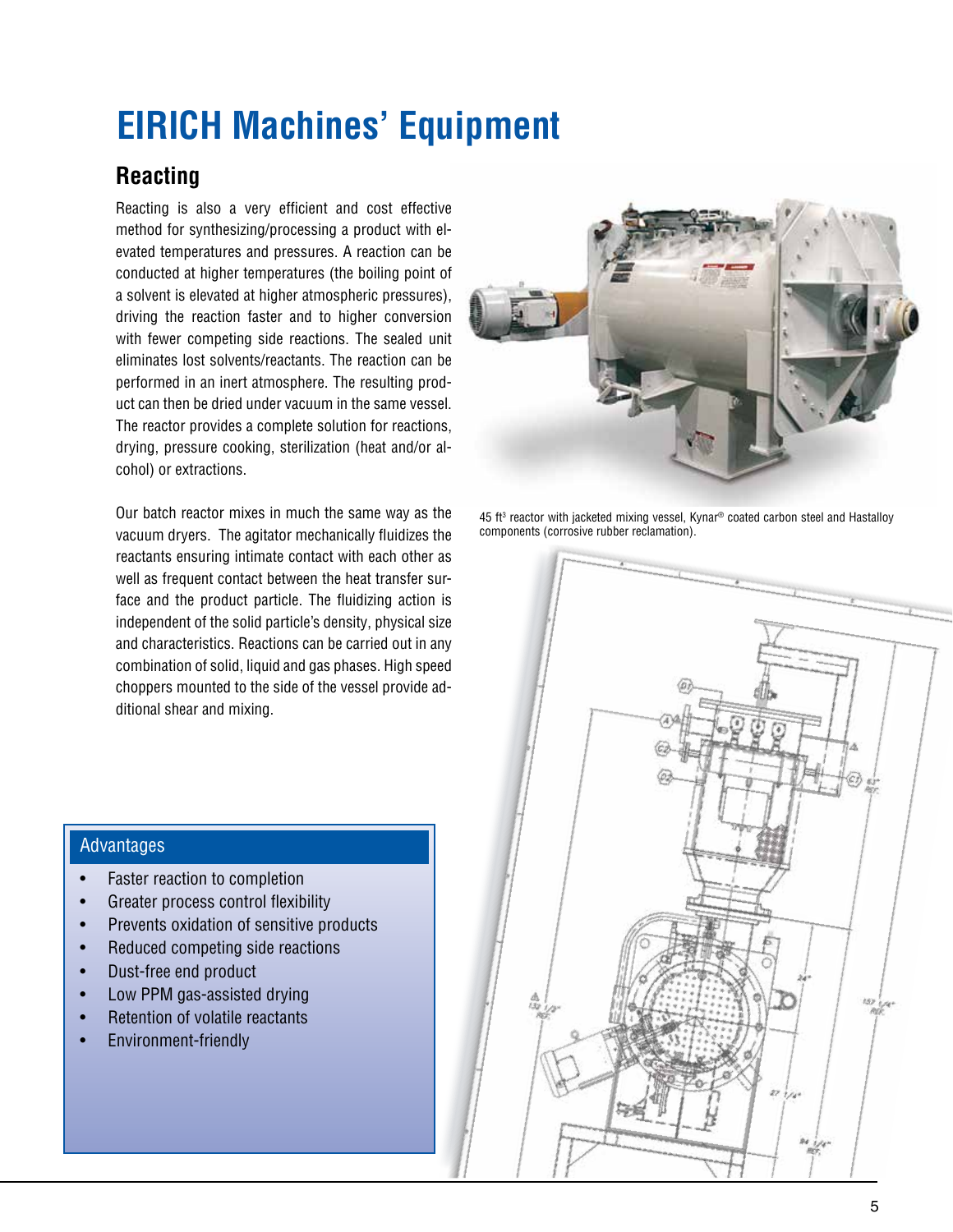# **Typical Dryer/Reactor System**

### **All-In-One Thermal Processing Equipment**

Mixing, drying, reacting, heating or cooling, or any combination thereof can be achieved in a single all-in-one mixer eliminating the need to use multiple pieces of equipment to achieve the same desired result. We offer a wide variety of configurations suitable for the most demanding applications.



**00000** 

 $000$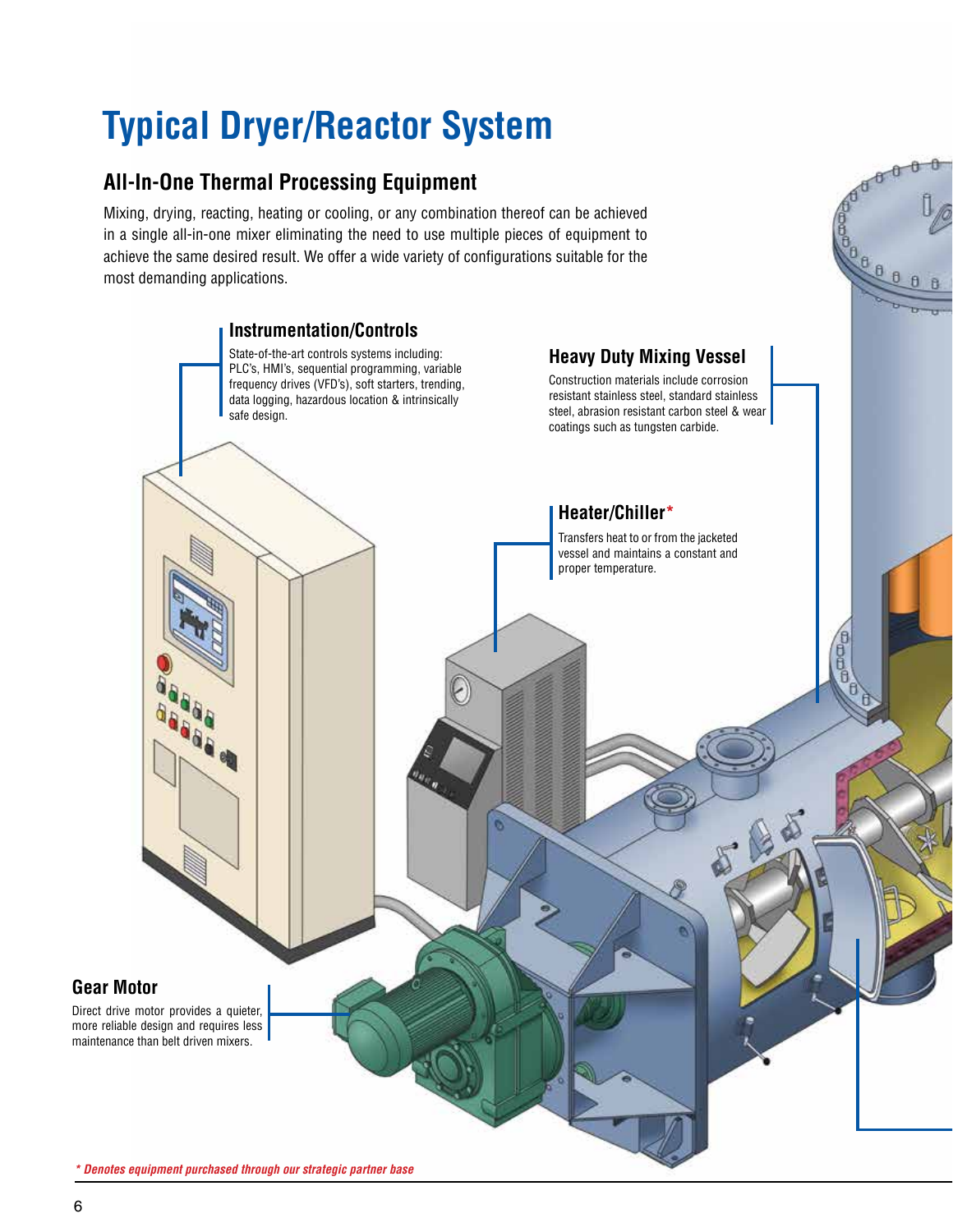

entire system. Evacuates solvents and reduces the pressure required to dry the

product.

transfer.

**Wrapper** Optional fully welded jacket wrappers with insulation are available to improve heat

#### **ASME Certified Jacketing**

Dimple or half-pipe for steam, hot oil, hot water or chilled water.

#### **Fluidizing Paddle**

Unique design creates a fluidized bed allowing more efficient thermal processing. Optional removable paddles are available for easier cleaning and / or replacement

#### **Chopper(s)**

High-speed choppers break agglomerates to facilitate exposure of the surface area of the particle.

**Pulse-Back Filter**

dust back to the vessel.

their efficiency.

Dimple jacketed shell heats pulse-back filter to keep membrane sleeve dry to maintain

Totally enclosed, self-cleaning pulse-back filters efficiently evacuate solvents and return

#### **Side Entry Door(s)**

Easy cleaning and access to all internal parts of the mixer\* (\*not suitable for pressure applications)



Plow style paddles with removable arm for economical cleaning and replacement.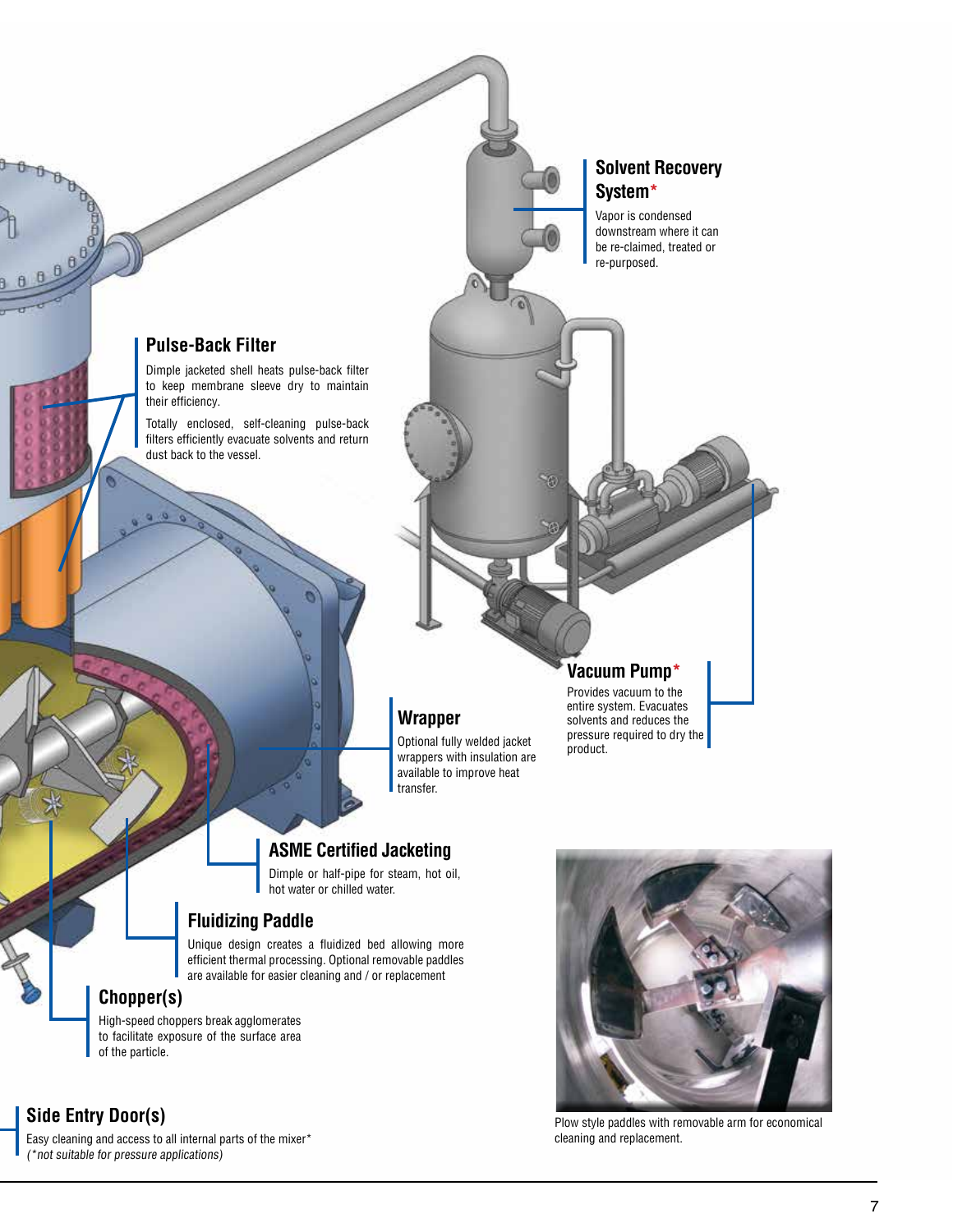# **EIRICH Machines' Systems**

# **Your One-Stop-Solution in Bulk Solids Handling & Processing**

EIRICH Machines provides a variety of innovative turnkey systems for both the hygienic and industrial markets. Our vertically integrated structure, with end-to-end product development and manufacturing capabilities, is a major advantage to our customers.

By providing a seamless process, with optimized communication and efficiencies every step of the way, we're able to help companies produce a better product and achieve their business goals. Systems and installation centering on Eirich Machines core products include weighing, conveying, platforms, control systems, data recording and factory accepted testing (FAT).



### **Design / Plant Engineering**

EIRICH Machines offers a wide range of plant design solutions for material processing including planning, designing, specifying, installing, modifying and maintaining plant facilities. Successful system installations include new projects, conversions, modernizations, expansions and optimizations.



### **Project Management**

EIRICH Machines assigns a project manager to each project who routinely communicates each phase of the project to ensure that you are properly informed and satisfied with our project performance.



### **Laboratory Trials / Material Processing**

Our state-of-the-art laboratory provides proof-of-concept testing allowing EIRICH to successfully demonstrate the optimum process parameters and the correct type of equipment required for your application. All new and customer-specific applications are validated and documented in production tests using the customers' original materials.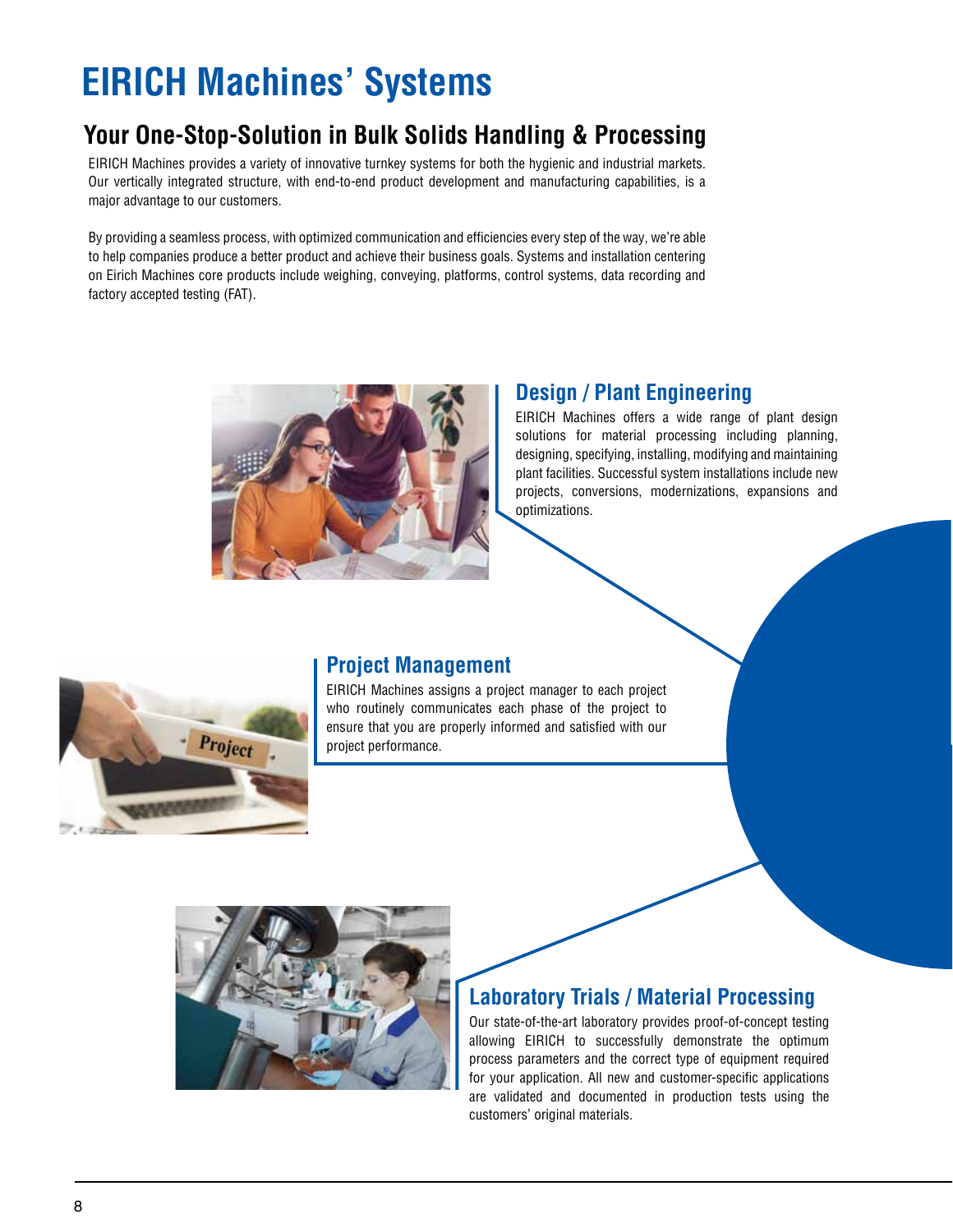



#### **Manufacturing / Quality**

EIRICH Machines will continuously provide high quality products and services to meet customers' expectations. EIRICH Machines is a ISO 9001:2015 certified company providing material processing solutions and equipment and systems. Register No. C0284632-1S6.



### **Installation**

EIRICH Machines has a full range of staff capable of assisting with factory and site acceptance tests, new installations, conversions, modernizations, expansions, optimizations and training.



### **Customer Support**

EIRICH offers an extensive service portfolio to support our equipment and systems which includes original spare parts, rebuilds and service. All service engineers and technicians are direct employees of the company.

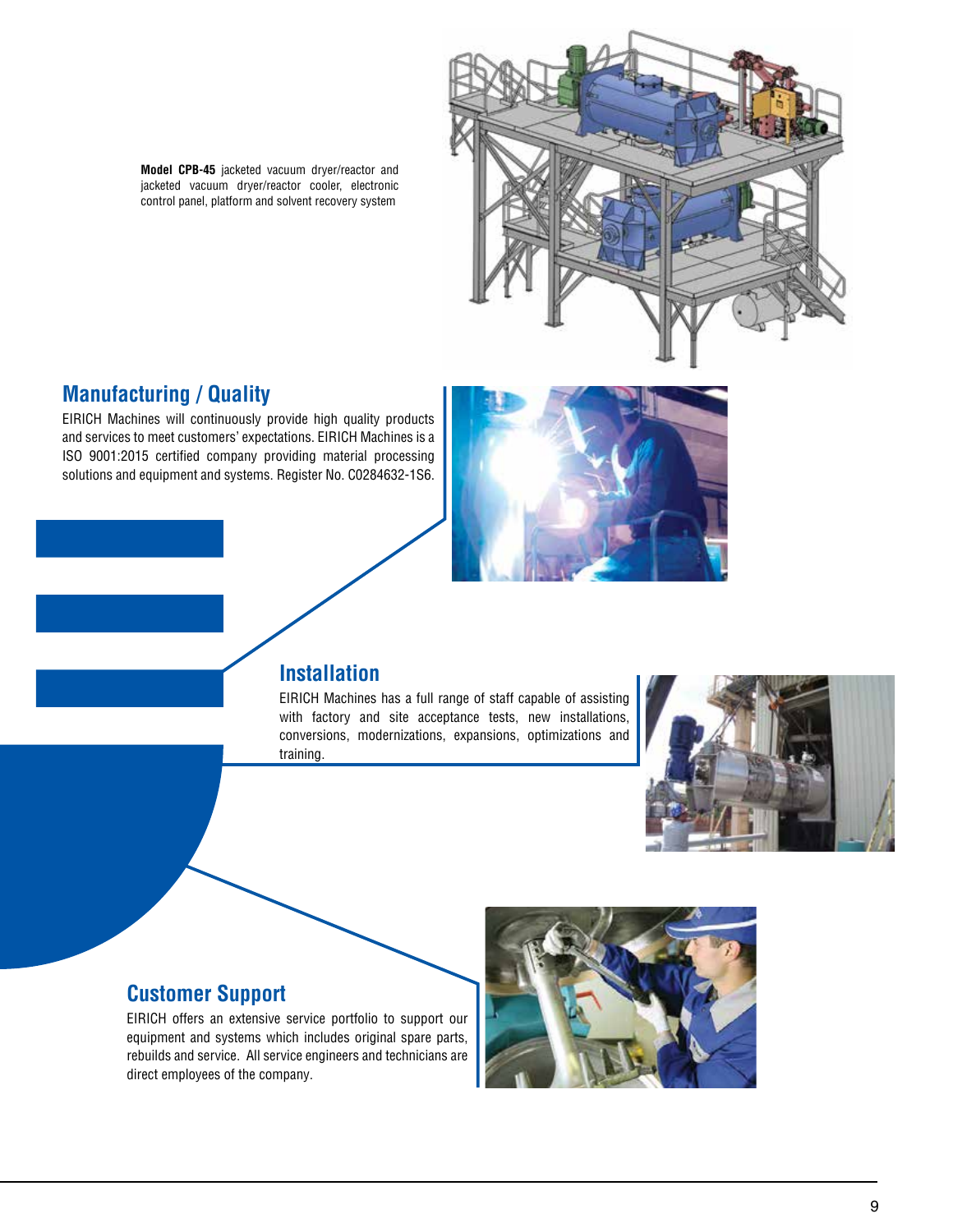# **Applications**

| VТ | lar |  |  |  |
|----|-----|--|--|--|

# **Applications**

| <b>Nutraceutical / Pharmaceutical</b> |                                                                                                                                                                                                                                                                                                                                                                                             |
|---------------------------------------|---------------------------------------------------------------------------------------------------------------------------------------------------------------------------------------------------------------------------------------------------------------------------------------------------------------------------------------------------------------------------------------------|
|                                       | Coating medications to control release dosage<br>Coating medications to improve taste<br>Crystallization active pharmaceutical ingredients (API's)<br>Mixing and agglomerating dietary supplements<br>Mixing milk powders for infant formula, supplement drinks and<br>protein powders                                                                                                      |
| <b>Fine and Specialty Chemicals</b>   |                                                                                                                                                                                                                                                                                                                                                                                             |
|                                       | Drying minerals for flame retardants<br>$\bullet$<br>Drying solvents to wash inks<br>• Drying solvents to extend shelf life of adhesives<br>Mixing, cooling and thermal reacting of multiple components<br>to produce fine chemicals                                                                                                                                                        |
| Plastic / Rubber / Ceramic            |                                                                                                                                                                                                                                                                                                                                                                                             |
|                                       | Drying plastic powders<br>• Coating plastic granules                                                                                                                                                                                                                                                                                                                                        |
| Environment                           |                                                                                                                                                                                                                                                                                                                                                                                             |
|                                       | Moistening of fly ash from power plants for disposal<br>Extracting mercury from natural gas<br>$\bullet$<br>Removing contaminants from waste water<br>٠<br>Mixing, heating and extracting glycerin from waste vegetable<br>٠<br>oils and fats to produce bio-fuels<br>• Conditioning of sludges from sewage treatment plants<br>Conditioning of radioactive waste from nuclear power plants |
| Food / Beverage                       |                                                                                                                                                                                                                                                                                                                                                                                             |
|                                       | Sterilizing contaminated spices and herbs to remove bacteria and mold<br>Alkalizing "dutching" cocoa powder to increase darkness and<br>remove bitterness<br>• Extracting pure vanilla extract from vanilla pods<br>• Sterilizing plant soil for mushroom production                                                                                                                        |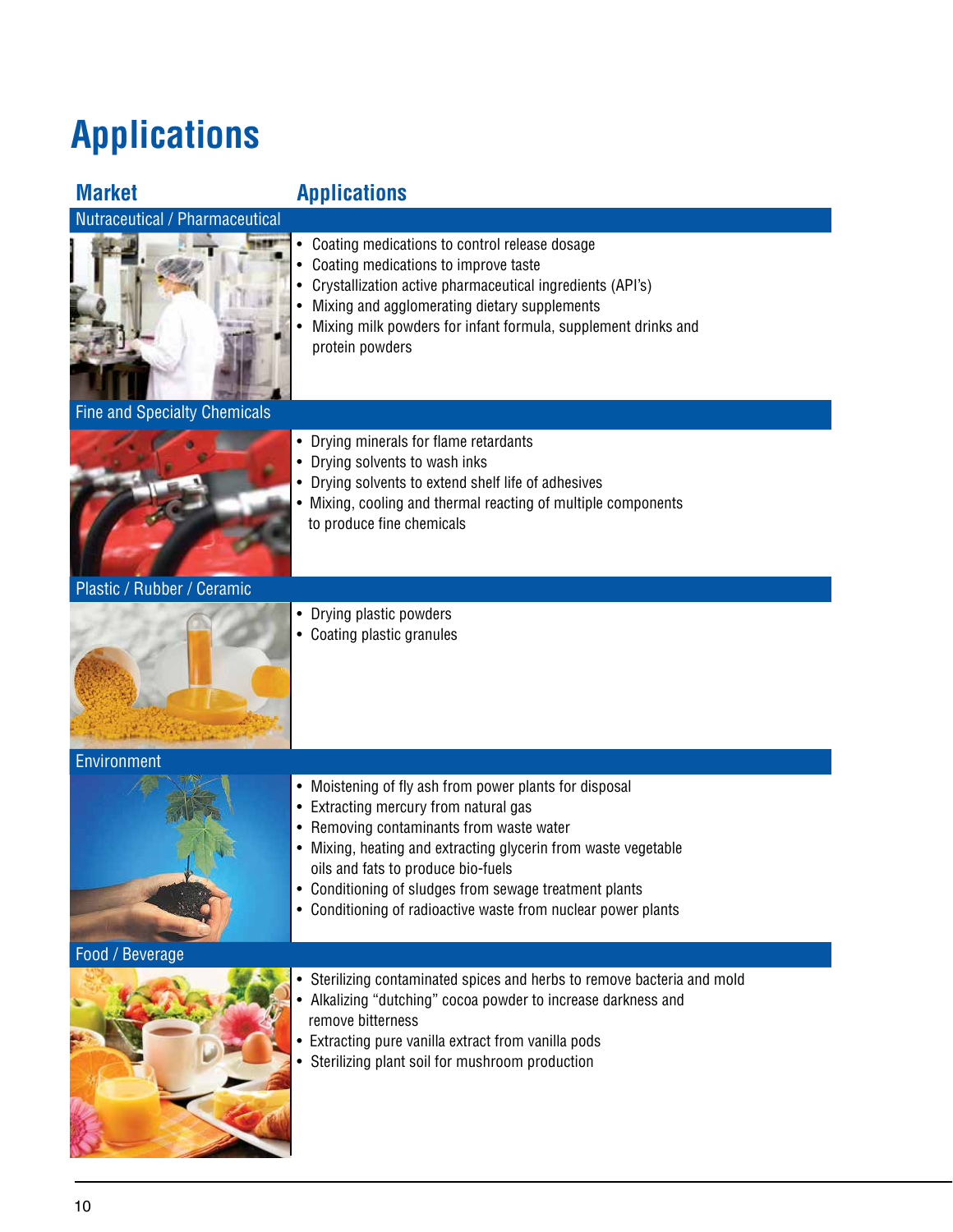# **Specifications**

| <b>Feature</b>              | <b>Standard</b>                                                        | <b>Optional</b>                                                                      |  |  |  |
|-----------------------------|------------------------------------------------------------------------|--------------------------------------------------------------------------------------|--|--|--|
| Vessel                      |                                                                        |                                                                                      |  |  |  |
| Configuration               | Horizontal, cylindrical<br>configuration                               | <b>Tailor Engineered Design</b>                                                      |  |  |  |
| Mixing operation            | Fluidized paddle agitator                                              | Plow, Heat transfer tool (fixed or removable)                                        |  |  |  |
| Materials of construction   | 304L SS                                                                | 316L SS, AR 200, Hastalloy, Inconel, Monel, 2205<br>alloy, Carbon steel              |  |  |  |
| Working capacity            | $3$ ft <sup>3</sup> (85 liter) to<br>350 ft <sup>3</sup> (9,910 liter) | Up to 1,200 ft <sup>3</sup>                                                          |  |  |  |
| Shaft sealing features      | <b>Braided Teflon packing</b><br>gland w/ split housing                | Mechanical and semi-mechanical seals                                                 |  |  |  |
| Finish                      |                                                                        |                                                                                      |  |  |  |
| Interior finish             | Mill finish, welds ground smooth                                       | $#4$ polished (RA 24-40)<br>#4A polished (RA 40-60)                                  |  |  |  |
| <b>Exterior finish</b>      | Mill finish, 2B Mill finish                                            | Sand blasted, Glass bead blasted,<br>Primed and painted                              |  |  |  |
| Vacuum/Pressure             |                                                                        |                                                                                      |  |  |  |
| Vacuum / Pressure<br>(ASME) | Atmospheric                                                            | $-14.7$ psi to 250 psi $(-1$ bar to 18 bar)                                          |  |  |  |
| Heating/Cooling             |                                                                        |                                                                                      |  |  |  |
| Operating temperature       | -20°F (-29°C) to 350°F (177°C)                                         | Up to 450°F (232°C)                                                                  |  |  |  |
| Heat transfer               | Dimple jacket                                                          | Shell on shell, Half-pipe, Electric heater bands, Heated or<br>Cooled agitator shaft |  |  |  |
| Various Media               | Direct:<br>Liquid $CO2$<br>Indirect:<br>Steam                          | Steam, gas, air<br>Brine, water, oil, electric                                       |  |  |  |
| <b>Options</b>              |                                                                        |                                                                                      |  |  |  |
| Choppers                    | None                                                                   | Chopper heads - X-mas tree style, Tulip style, others                                |  |  |  |
| Coatings/Linings            | None                                                                   | Plastic (Halar, Kynar <sup>®</sup> ), Rubber, Tungsten carbide                       |  |  |  |
| Controls                    | None                                                                   | State-of-the-Art controls, Tailor engineered per application<br>requirements         |  |  |  |
| Certifications              | <b>ASME Certified vessels and</b><br>jackets                           | Sanitary options including USDA and FDA available                                    |  |  |  |